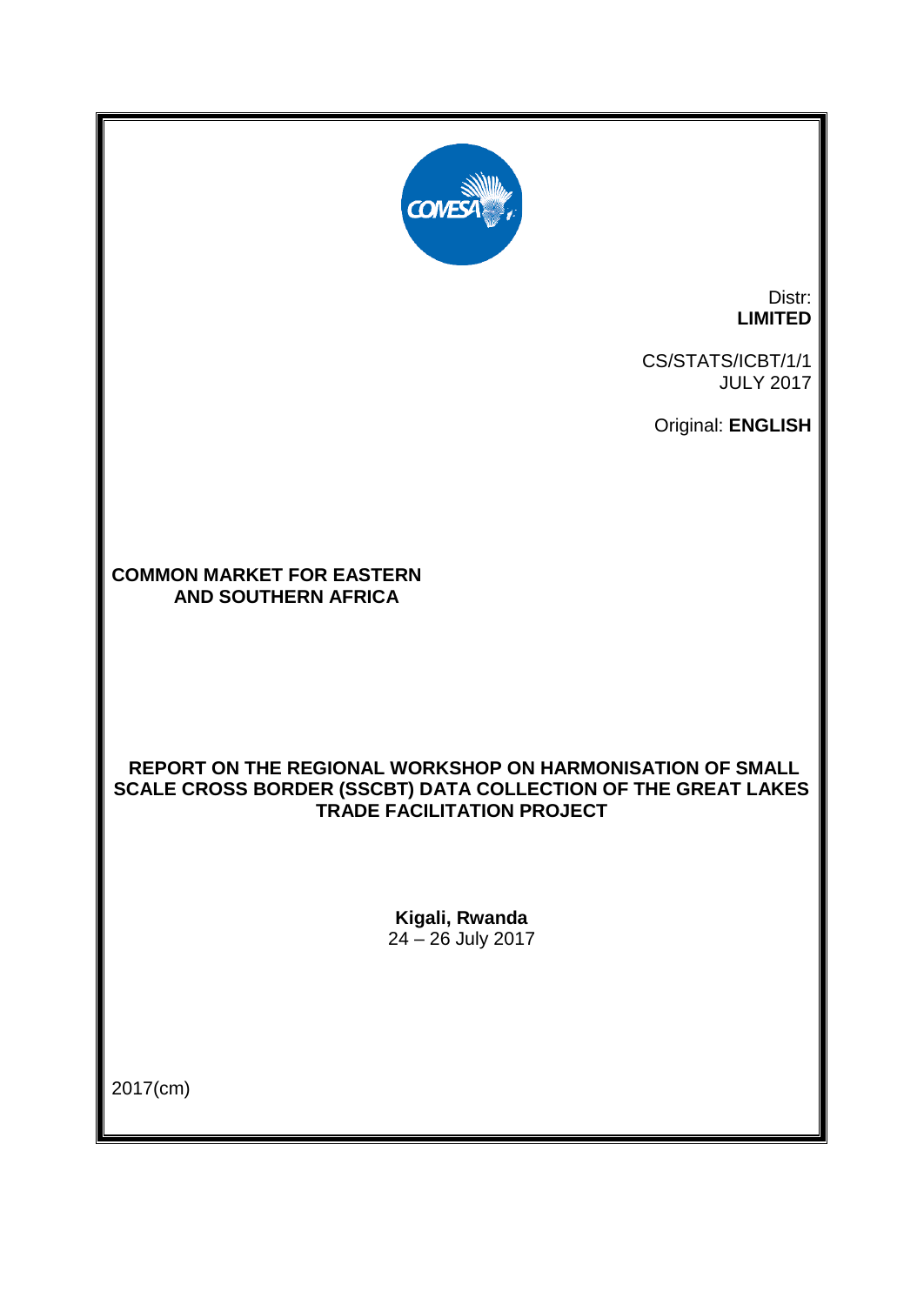# **A. INTRODUCTION**

1. The Regional Workshop on Harmonization of Small Scale Cross Border Trade (SSCBT) data collection under the Great Lakes Trade Facilitation (GLTF) Project was held on 24 - 26 July 2017 in Kigali, Rwanda. The workshop was convened to review and obtain inputs on the GLTFP M&E manual and obtain inputs for its improvements, discuss and agree on the minimum data requirements for SSCBT, showcase the COMESA mobile application for data collection and agree on modalities for piloting the use of the application in Uganda and DR Congo as well as agree on the transmission formats, timelines and modalities for SSCBT data to the COMESA Secretariat for uploading onto the COMSTAT data portal and the GLTFP website.

# **B. ATTENDANCE**

2. The workshop was attended by delegates from the Democratic Republic of Congo, Republic of Rwanda, Republic of Uganda, Officials from the COMESA Secretariat, a representative of the World Bank and representative from the EU delegation. The detailed list of Participants is attached as *Annex I*.

# **OPENING REMARKS** *(AGENDA ITEM 1)*

# **WELCOME REMARKS BY THE GOVERNMENT OF THE REPUBLIC OF RWANDA**

3. The Meeting was officially opened by Mr. Wilberforce Nuwagira, Manager Balance of Payments Statistics, National Bank of Rwanda who welcomed all delegates to Kigali. He expressed hope that the workshop will be an event for sharing experiences in SSCBT data collection in the region.

4. In concluding, he thanked the COMESA GLTFP for organizing the workshop and the World Bank for funding it and wished all the participants fruitful deliberations.

# **REMARKS BY THE GLTFP COORDINATOR, COMESA SECRETARIAT, MR. THOMAS BARASA**

5. The GLTFP Coordinator at COMESA Secretariat, Mr. Thomas Barasa welcomed the participants to the workshop. In his remarks, he pointed out that data collection was a key element of the project's monitoring and evaluation system. For this purpose, the workshop targeted a very small number of key agencies that are responsible for data collection required for monitoring and evaluation of the project as well as assisting policy makers in the three project countries to make evidenced -based policy decisions. He stressed the need to continuously track movement toward achieving the project development objective, which is to facilitate cross-border trade by increasing the capacity for commerce and reducing the costs faced by traders, especially small-scale and women traders, at targeted locations in the borderlands. He pointed out regular data capture and analysis would help the project managers make any required adjustments and address some of the emerging issues that may arise in the course of implementing the project. He highlighted the need for delegates to propose changes that are required to improve the project's M & E Manual and to arrive at a common understanding on how to collect, analyze and share data on small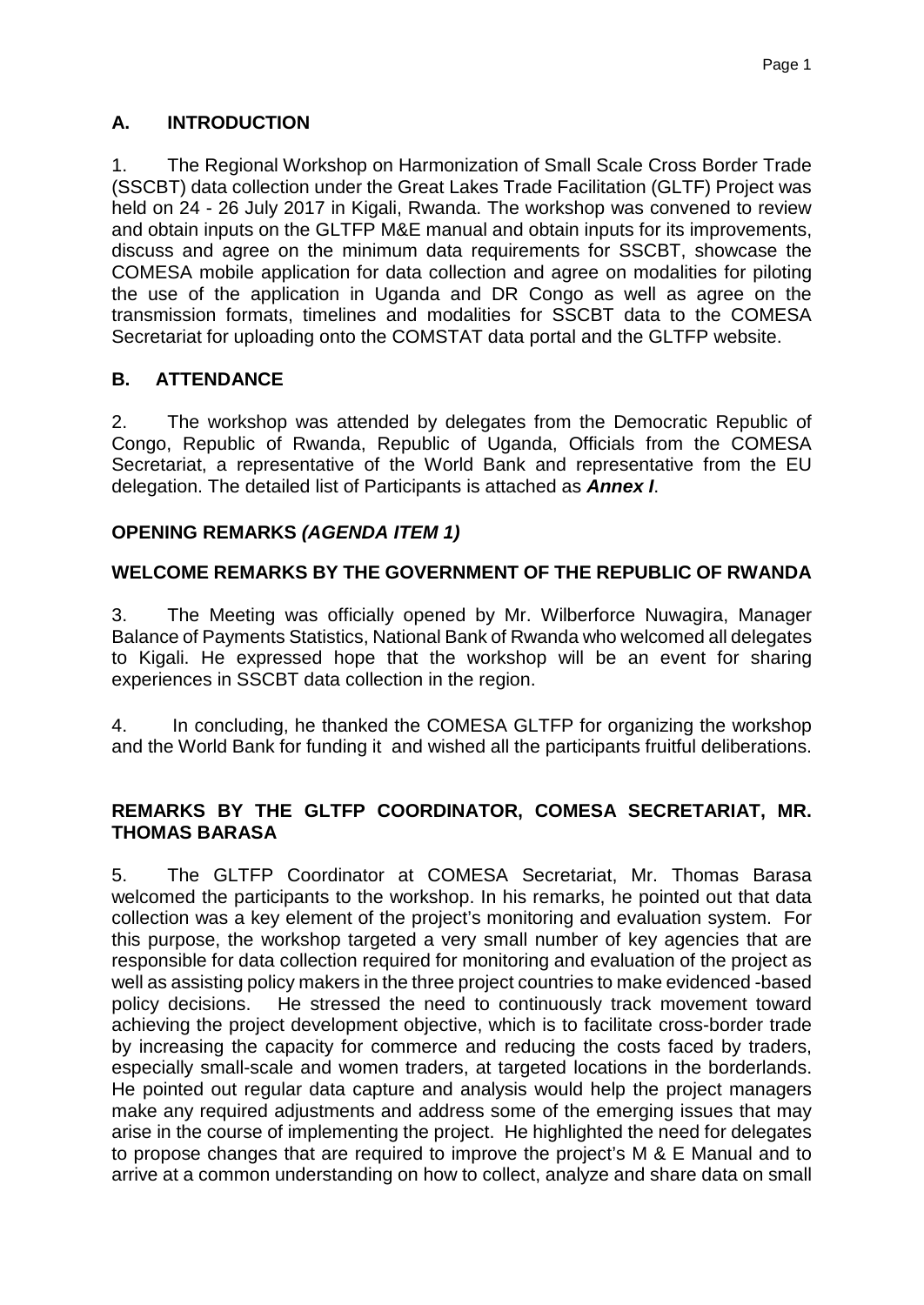scale cross-border traders.

### **REMARKS BY THE REPRESENTATIVE OF THE WORLD BANK, MR JOHN KEYSER, SENIOR ECONOMIST**

6. The representative of the WB, Mr John Keyser made some opening remarks in which he also welcomed all participants to the workshop. He reiterated that phase one of the GLTFP only covers DR Congo, Rwanda and Uganda but the bank was working on phase two that will cover Zambia, DR Congo, Tanzania and Burundi. He further stressed that the project focused on small scale traders who are important based on the number of people that are involved in this trade hence the importance to measure their trade and promote SSCBT.

### **REMARKS BY THE REPRESENTATIVE OF THE EU DELEGATION, MS ANGELIQUE BITAHANINKUNDI, PROGRAMME OFFICER**

7. The representative of the EU delegation in Rwanda, Ms. Angelique Bitahaninkundi, also made some remarks in which she highlighted the three areas the delegation is mainly focusing on i.e. Energy, Agriculture sector and good governance. She also informed the workshop of the cross border trade project worth 20 million Euro that is in the pipeline for DR Congo and Rwanda.

# **ELECTION OF THE BUREAU**

8. The following bureau was elected to preside over the workshop proceedings:

| Chairman   | – | Rwanda   |
|------------|---|----------|
| Rapporteur |   | DR Congo |

# **ADOPTION OF THE AGENDA (***AGENDA ITEM 2)*

- 9. The meeting adopted the agenda as follows;
	- 1) Opening of the workshop<br>2) Election of the Bureau
	- Election of the Bureau
	- 3) Adoption of the Agenda
	- 4) Objectives of the Workshop
	- 5) Introduction to the GLTFP
	- 6) Overview of SSCBT Data Collection in the Region including Trade in **Services**
	- 7) Brainstorming session (Challenges, key issues and opportunities in the collection and dissemination of SSCBT data)
	- 8) Presentation of the GLTFP Monitoring and Evaluation Manual
	- 9) Presentation of the EAC ICBT Manual
	- 10) Uganda ICBT presentation
	- 11) Rwanda ICBT presentation
	- 12) DR Congo ICBT presentation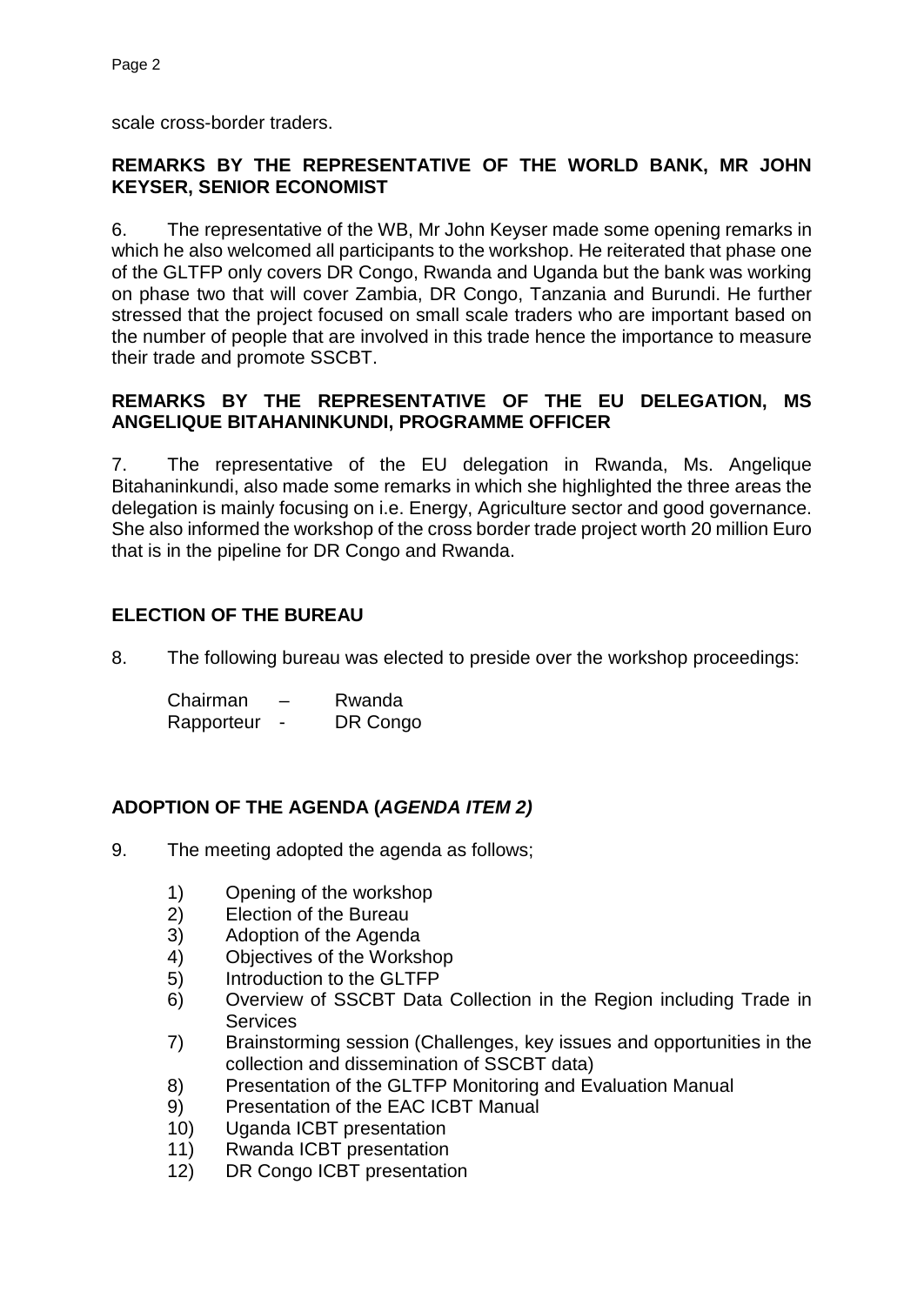- 13) GLTFP SCCBT Minimum Data Requirements
- 14) Demonstration of the COMESA Application and proposals for roll out of tablet/mobile application
- 15) Presentation on Proposals for Data submission to COMSTAT, GLTFP Website and other users
- 16) Workshop main recommendations and plans going forward
- 17) Any Other Business
- 18) Closure of the Workshop

# **OBJECTIVES OF THE WORKSHOP** *(AGENDA ITEM 4)*

10. The COMESA Secretariat made a presentation on the workshop objectives and expected outcomes.

- 11. The main objectives of the workshop were reported as:
	- I. To review the GLTFP Monitoring and Evaluation Manual and identify areas or issues for improvement of the manual as a tool for harmonization, including getting consensus on some of the key terminologies, and
	- II. Harmonize data collection and transmission in the three project countries i.e. DR Congo, Rwanda and Uganda
- 12. The specific objectives of the workshop were outlined as:
	- I. Present the GLTFP M&E manual and obtain inputs from participants for improvement
	- II. Review and share the three project countries' experiences of data collection and plans going forward
	- III. Share regional experience using the EAC approach
	- IV. Discuss what, how and when the three project countries will feed data into the COMSAT data portal and the GLTFP website, and
	- V. Present the COMESA mobile application for SSCBT data collection

# **INTRODUCTION TO THE GLTFP** *(AGENDA ITEM 5)*

13. The COMESA Secretariat made a presentation which gave an overview of the GLTFP. The presentation highlighted the importance of SSCBT, challenges faced by SSCBT traders, the project objectives, beneficiaries, components, site selection and implementation status at the country level. The presentation also spelled out the regional coordination structure and issues concerning monitoring and evaluation.

14. In the discussion that followed, DR Congo clarified that the country has also been involved in data collection but there is a general perception that they were just starting, which was not true. There was also a concern that the presentation should have included trade in services as well.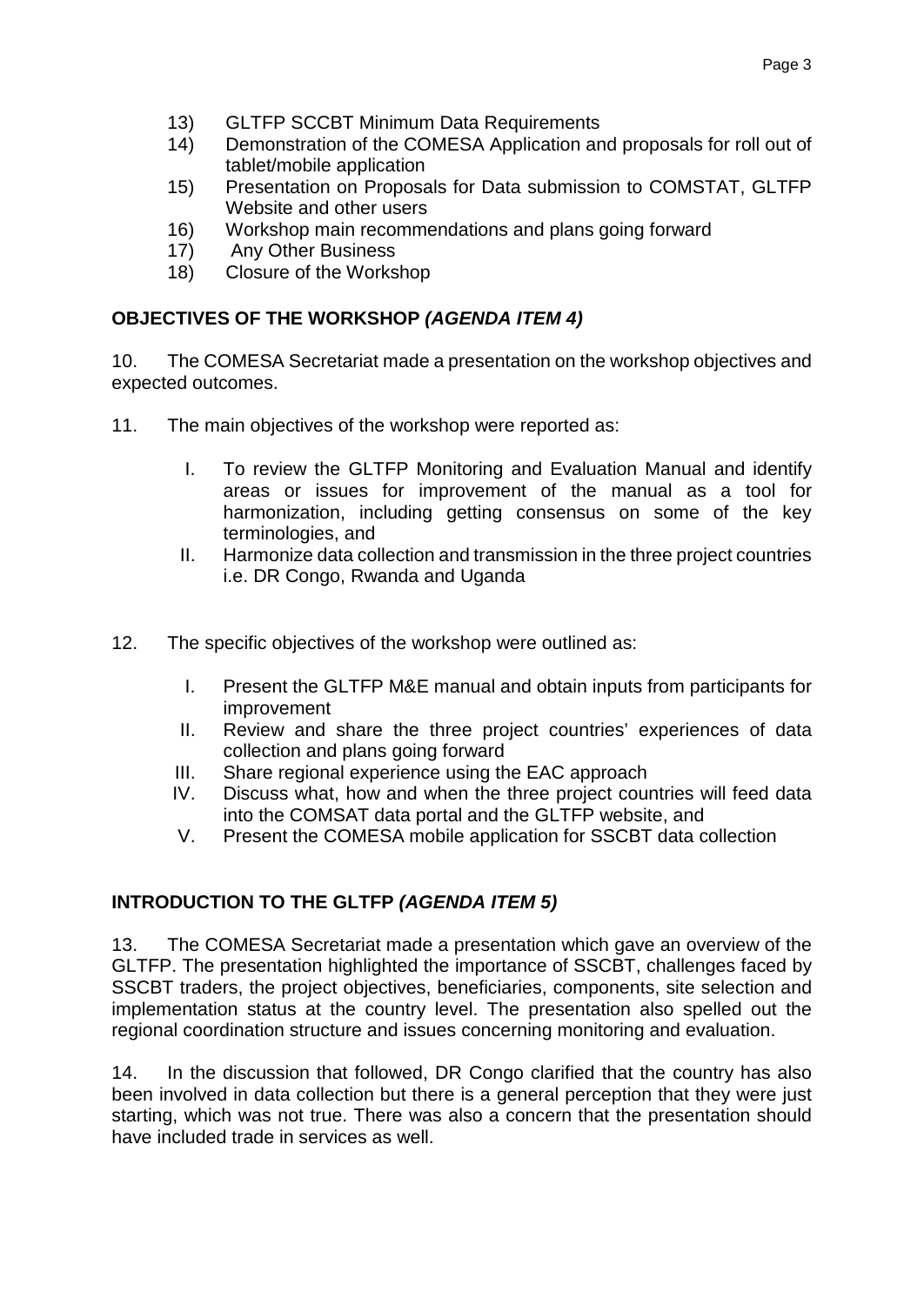# **OVERVIEW OF SSCBT DATA COLLECTION IN THE REGION INCLUDING TRADE IN SERVICES (AGENDA ITEM 6)**

15. The COMESA Secretariat also made a presentation that gave an overview of the on-going SSCBT data collection activities in the region. The presentation outlined COMESA's past initiatives on SSCBT data collection by different projects at the Secretariat i.e. the Alliance for Commodity Trade in Eastern and Southern Africa (ACTESA) and the Governance for Peace and Security (GPS). It also highlighted other regional initiatives involved in SSCBT that included the East Africa Community (EAC) which had drafted and adopted a harmonized manual on ICBT data collection and the African Union (AUC) that had plans of developing a handbook on the measurement of SSCBT.

16. Apart from Uganda and Rwanda that are well known for SSCBT data collection, there was mention of other stakeholders in the region involved in SSCBT data collection and these were the World Food Program (WFP), the East African Grain Council (EAGC) and the Famine Early Warning Systems Network (FEWSNET) that were collecting SSCBT data along borders in DRC, Kenya, Malawi, Rwanda, Tanzania, Uganda, Zambia and Zimbabwe.

17. The presentation also took note of some Trade in Services (TIS) that take place across borders on a small scale such as hired transportation of goods and people crossing borders to seek for services such as education that needed to be collected.

18. In the discussion that followed, there was appreciation to the team for thinking of including TIS in SSCBT data collection stressing that the issue of residence of the traders should also be taken on board. On the issue of education services sought across borders, there was a suggestion of targeting the schools that offer the services other than the pupils themselves that cross the borders.

# **Recommendation:**

*19. The workshop recommended that for monitoring purposes, countries should proceed with the collection of TIS as well under SSCBT data collection.*

### **BRAINSTORMING SESSION (CHALLENGES, KEY ISSUES AND OPPORTUNITIES IN THE COLLECTION AND DISSEMINATION OF SSCBT DATA**) **(AGENDA ITEM 7):**

20. For the brain storming session, there were two break-away groups, one Anglophone and another Francophone. The aim of the exercise was to get a better understanding of different people's data needs and challenges of tracking SSCBT. The two groups discussed the following questions and reported to plenary the interleaved answers:-

### 21. **Discussed questions and answers**

### **a) Why do we need SSCBT data:**

• To supplement the formal data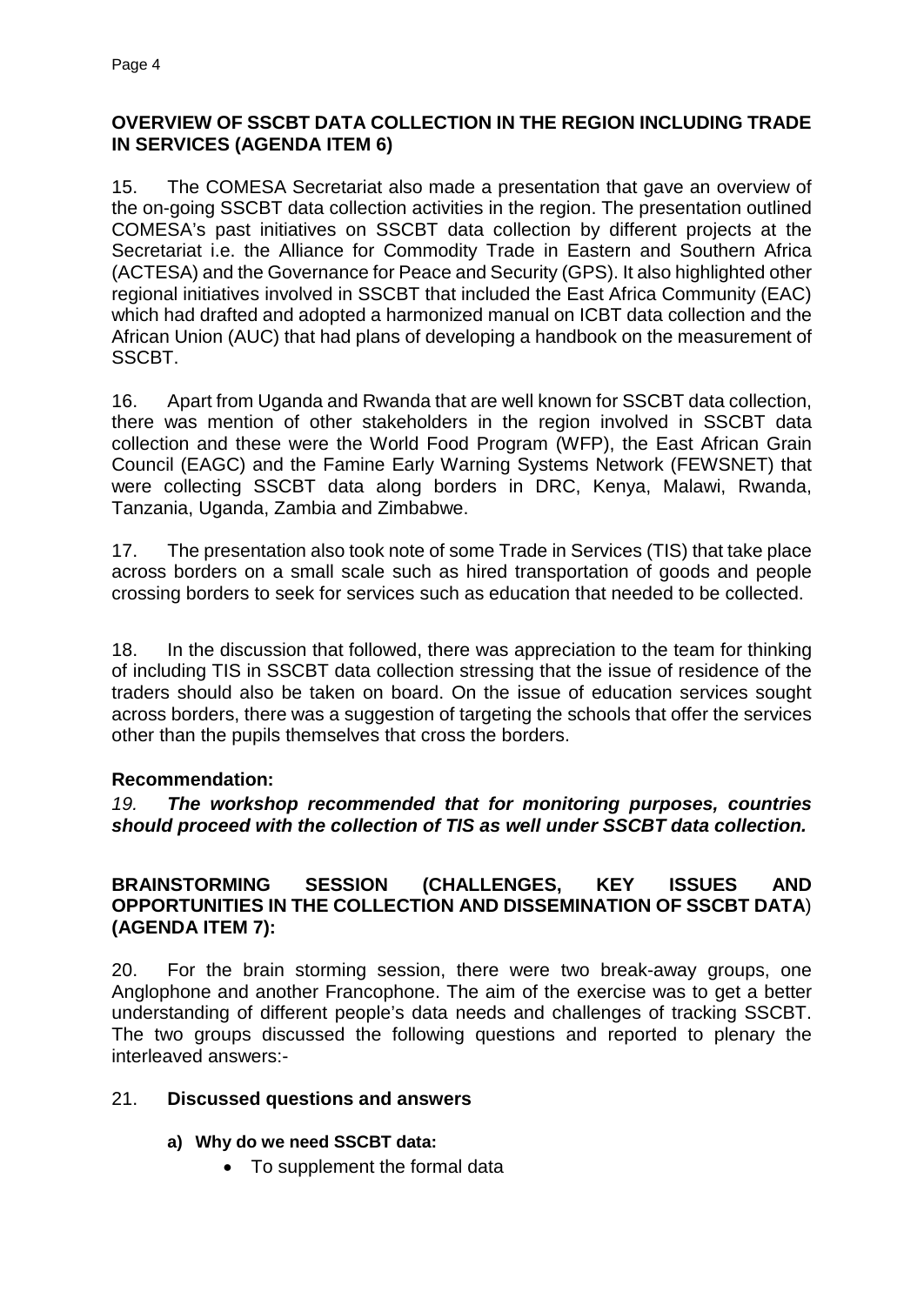- To make informed policy decisions
- To know what is traded across borders

#### **b) Who needs the SSCBT data:**

• Government, Regional organizations, NGOs, policy makers, business community, researchers

#### **c) Kind of data that needs to be collected:**

• Volume, value, traders, origin/destination country, services trade, gender, citizenship of trader, prices, transport mode, challenges

#### **d) Why are traders involved in SSCBT:**

- They are the main beneficiaries
- Low capital
- Tax evasion

#### **e) What are the different forms of SSCBT:**

- Informal Cross Border Trade (ICBT)
- Simplified Trade Regime (STR)
- Small Scale Cross Border Trade (SSCBT)

#### **f) How can SSCBT data be collected**

- **Surveys done in both countries**
- **g) Approach to use in data collection:**
	- Surveys done at borders of both countries

#### **h) How should SSCBT data be reported**

- Detailed according to clients
- Using M&E systems
- 22. From the brainstorming session it can be concluded that the project data needs to some extent differ from the data needs of bankers and national statistical offices, NGOs and other users which in a way creates a challenge in deciding what data to collect and how to balance the need for comprehensive data collection without slowing traders or giving them a reason to avoid the formal procedures. The meeting also discussed the need to strike a balance between the cost of data collection against the minimum amount of data required as data collection was an expensive undertaking. Rwanda reported that they had made significant cost savings as a result of adopting the use of tablets. Participants requested Rwanda to share an indication of the cost of data collection using tablets, although this cost is currently shared among the key agencies involved in SSCBT data collection in the country.

### **PRESENTATION OF THE GLTFP MONITORING AND EVALUATION MANUAL (AGENDA ITEM 8)**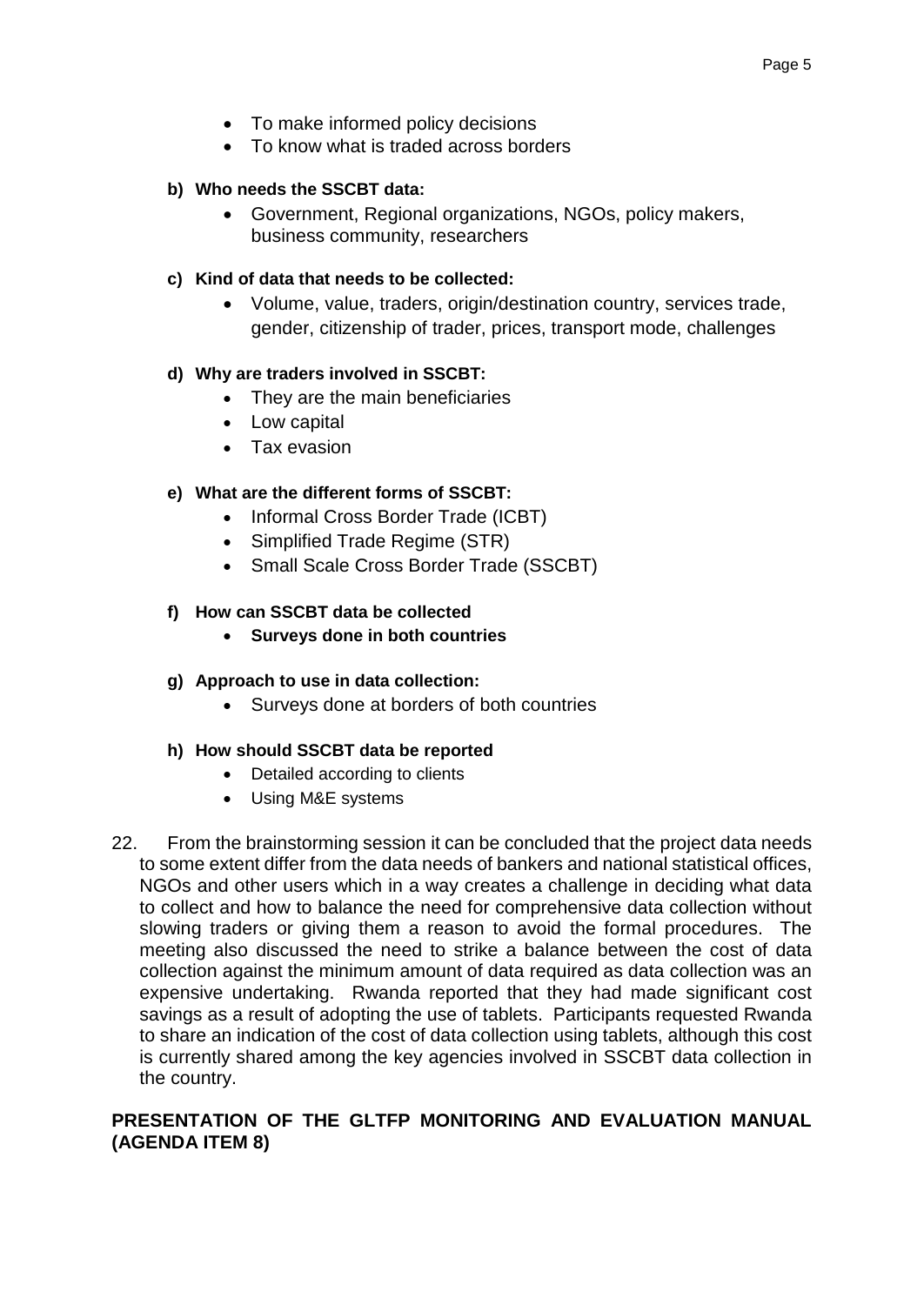23. Under agenda item 8, the Secretariat made a presentation on the GLTFP M&E operations manual emphasizing the four Project Development Objective (PDO) indicators viz: Average time for traders to cross target border crossings, Incidence of harassment of small scale traders especially women, value of goods handled through border crossings/markets and Direct project beneficiaries including the percentage that are women.

### **Discussions:**

24. In the discussions that followed, the workshop observed that there are a number of outstanding issues concerning the M&E manual which include consideration of average time it takes for border agencies to clear traders crossing the borders and calculation of values for trade flows on the questionnaire.

### 25. **Recommendations:**

- **i.** *COMESA Secretariat together with the project implementing countries need to dialogue more in order to iron out the outstanding issues concerning the M&E manual for submission to the World Bank for consideration.*
- **ii.** *There is need for a dedicated session to review and update the M&E manual as soon as possible.*
- **iii.** *Major outcomes of the workshop should be used as much as possible to improve the M&E manual*

# **PRESENTATION OF THE EAC ICBT MANUAL (AGENDA ITEM 9)**

26. Uganda made a presentation on the EAC ICBT harmonization manual that was developed and adopted by the EAC partner states in 2013. The presentation highlighted topics in the manual viz the need for completeness of trade data for purposes of Balance of Payment (BOP) and National Accounts, why the manual was developed, who reviewed the manual and what was involved.

27. The presentation also went through the seven areas that were considered and these were: - Legal and Institutional Framework, Harmonized Survey objectives, Scope and Coverage, Trade System Used, Methodology for data collection, Data processing and Dissemination.

28. In the discussion that followed, the workshop sought to know to what extent the two EAC project countries are adhering to the manual and it was reported that both Rwanda and Uganda were adhering.

### **UGANDA ICBT PRESENTATION (AGENDA ITEM 10)**

29. Uganda also made a presentation on their experience in ICBT data collection that was started in 2003 with a baseline survey.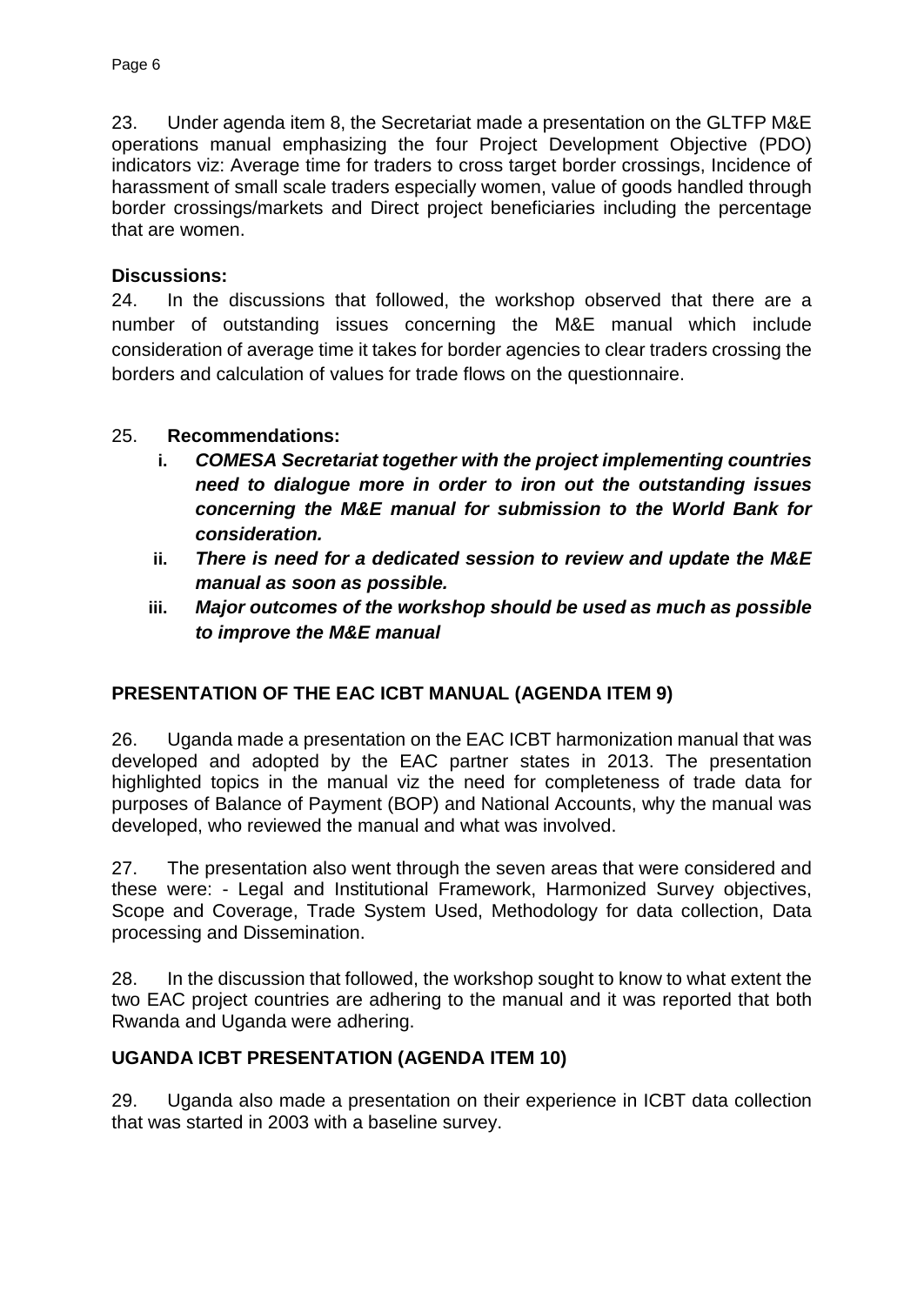30. The presentation covered topics of Institutional Arrangements, Data Collection/Compilation methods and strategies, Variables collected, Scope of the ICBT, Periodicity, Estimation Methods and Problems/Deficiencies and lessons learnt. Sample statistics of ICBT data collected for the period 2005 – 2016 were also presented.

# **RWANDA ICBT PRESENTATION (AGENDA ITEM 11)**

31. Rwanda also made a presentation on their experience in ICBT data collection that was started in 2009 with a three year renewable MoU with involved stakeholders ie. BNR, NISR, MINEACOM, MINAGRI and RRA.

32. Rwanda's presentation covered topics of Survey Objectives, Methodology, Variables collected, Data Collection techniques, Use of tablets in data collection, ICBT developments, Benefits achieved and Challenges faced.

33. In the discussion that followed, the workshop sought to know how comparable the collected data for ICBT is for both Rwanda and Uganda noting that both countries share some borders and if any attempts were made to carry out mirror analysis on ICBT data for the shared borders. The workshop was informed that no such analysis had been carried out.

### **Recommendation:**

*34. The workshop recommended that Rwanda, Uganda and subsequently DR Congo should undertake mirror exercises on their ICBT data for shared borders in order to establish the comparability of collected data sets with the COMESA Secretariat coordinating the process.*

# **DR CONGO ICBT PRESENTATION (AGENDA ITEM 12)**

35. The DR Congo reported that they had not focused on collection of trade flows for ICBT but had taken note of the experiences shared by Rwanda and Uganda whose concepts they had understood. They further reported that they were only collecting data for partner countries and sex of the trader at the borders.

36. In the discussion that followed DR Congo's presentation, the workshop was informed that the GLTFP had funds allocated to support piloting SSCBT data collection which could be used to help DR Congo start with the process.

# 37. **Recommendations**:

- *I. DR Congo should start collecting SSCBT data flows leveraging on experiences shared by both Uganda and Rwanda that are already collecting SSCBT data.*
- *II. Rwanda and Uganda should assist DR Congo to quickly start the process of collecting SSCBT data by taking on board the good/best practices of these two countries.*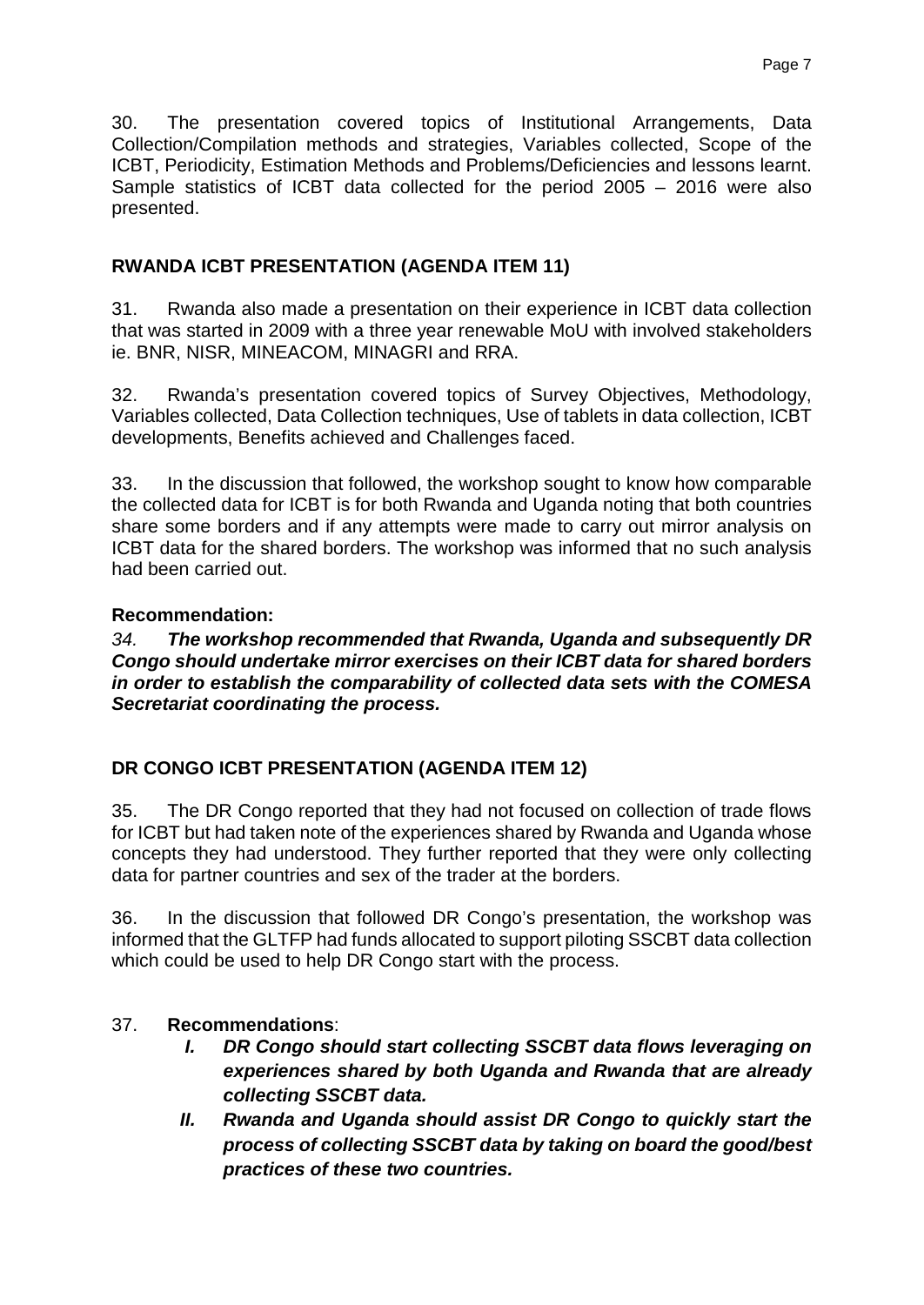# **GLTFP SCCBT MINIMUM DATA REQUIREMENTS (AGENDA ITEM 13)**

38. The COMESA Secretariat made a presentation on the proposed Minimum Data requirements that should be collected under SSCBT. The workshop was informed that the proposed minimum data requirements were based on a review of the variables recommended in the EAC ICBT harmonization manual and also those that are currently collected by both Rwanda and Uganda.

39. The workshop agreed on the presented minimum data requirements for SSCBT data collection with a caveat that countries can collect more than the presented minimum requirements.

### **Recommendation:**

**40.** *The recommended minimum data requirements for SSCBT shall be:- Date, Form/Serial Number, Name of Enumerator, Border Post, Sex of Trader, Product name/Code, Quantity, Unit of Measure, Value, Origin, Destination, Mode of Transport, Transport Cost (if applicable) and Cost of any other Services.*

### **DEMONSTRATION OF THE COMESA APPLICATION AND PROPOSALS FOR ROLL OUT OF TABLET/MOBILE APPLICATION (AGENDA ITEM 14)**

41. The COMESA Secretariat also made a presentation on the developed COMESA mobile application for SSCBT data collection. The presentation covered the four different modules of the application for Cross Border Traders Data Collection, Trade Information to Cross Border Traders, Complaints by Cross Border traders and one to Update Product Prices.

42. In addition, the workshop was also informed that following the demonstration of the application that was done for TIDOs, a GPS component was to be included on the application and that a French version of the application was also near completion.

43. Further comments from the TIDOs training and also from the project Regional Coordination Committee (RCC) meeting in Kampala were that countries will have a copy of the data for validation before remitting it to COMESA and that TIDOs were not to collect trade flows but will be capturing traders' complaints and perceptions.

44. In the discussions that followed and in line with comments/decisions mentioned above, it was suggested that:-

- a) TIDOs should be replaced by Enumerator in the module for trade flows
- b) The name of the enumerator should automatically be picked from the log-in credentials and not re-captured
- c) With the introduction of the GPS component in the application, the names of countries of origin/destination and those of border posts should be automatically picked by the system and not captured.
- d) The current mobile application is split into two applications. The trade flow capture screen is converted into a stand-alone application to be used by the enumerators while the trade information, complaints and commodity price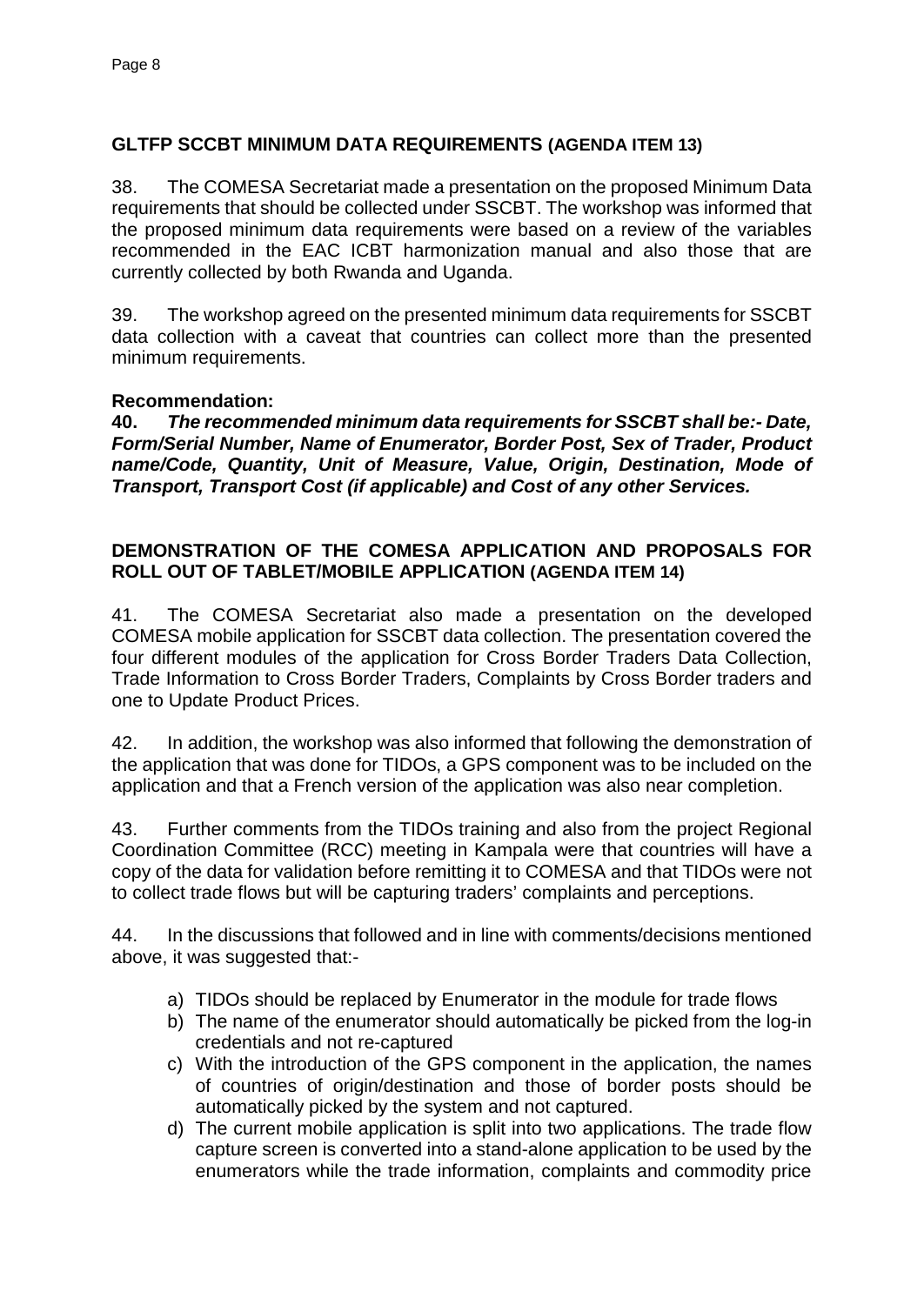updates be the other applications to be used by TIDOs.

- e) Regarding complaints made by cross border traders, the traders who make such reports should remain anonymous for fear of possible victimization.
- f) There is no need to ask traders their age

### 45**. Recommendations:**

- *I. COMESA Secretariat to re-design the application in line with the decisions of the project RCC i.e that SSCBT data will be collected by responsible national agencies and not TIDOs.*
- *II. The re-design process should take on board recommendations from the workshop like use GPS for determining the location of the enumerator and having automatic entries from the log-in and data entries, etc.*
- *III. SSCBT data collected by the countries to be validated by the respective agencies before transmitting it to COMESA for uploading onto the COMSTAT data portal and the GLTFP website.*

### **PRESENTATION ON PROPOSALS FOR DATA SUBMISSION TO COMSTAT, GLTFP WEBSITE AND OTHER USERS (AGENDA ITEM 15)**

46. The COMESA Secretariat made a presentation on proposals for data submission to COMSTAT data portal, the GLTFP website and other users. The presentation outlined the proposed format of data to be submitted and also the timelines that should be followed when submitting the SSCBT data.

47. The proposed formats for data submission were CSV Text format, MS Excel and MS Access data formats. Alongside the submission, countries were also to be submitting corresponding data dictionaries that define any coded data.

48. The proposed timelines for submission were quarterly at the end of the reference month emphasizing that this would give enough time for countries to review and validate their data before remitting it to COMESA.

#### 49. **Recommendations:**

- *I. Collected SSCBT trade data should be sent on a quarterly basis to COMESA after validation by the respective countries*
- *II. Ultimately, implementing countries shall incorporate informal trade data into their formal trade systems/databases and submission should then follow the existing transmission channels and timelines to COMESA.*

### **WORKSHOP MAIN RECOMMENDATIONS AND PLANS GOING FORWARD (AGENDA ITEM 16)**

50. Due to time limitations, the full workshop report was not ready for consideration and adoption at the end of the workshop. However, the main workshop conclusions, recommendations and plans going forward were ready and these were presented to the workshop plenary and agreed upon as captured in bold in this report.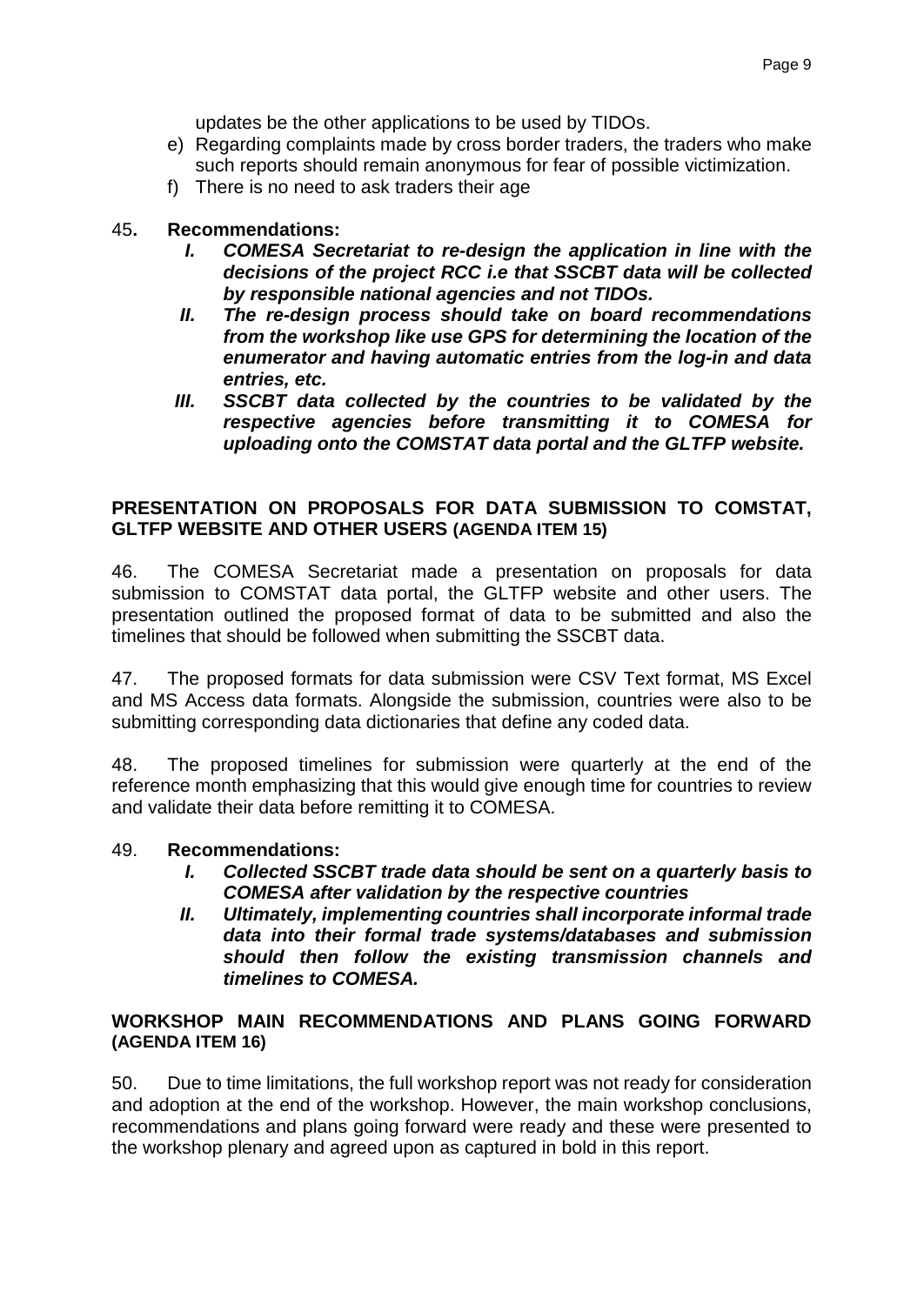# **ANY OTHER BUSINESS** *(AGENDA ITEM 17)*

51. There was no any other business to discuss under agenda item 17.

# **CLOSING REMARKS**

52. The workshop was officially closed by Ms Peace Basemera, Acting Director of Trade and Investment, Ministry of Trade, Industry, and East African Affairs, who urged the three project countries to follow-up and implement the recommendations of the workshop. She thanked the COMESA Secretariat for organizing the workshop, and the World Bank for providing financial support and wished all delegates a safe trip as they traveled back home.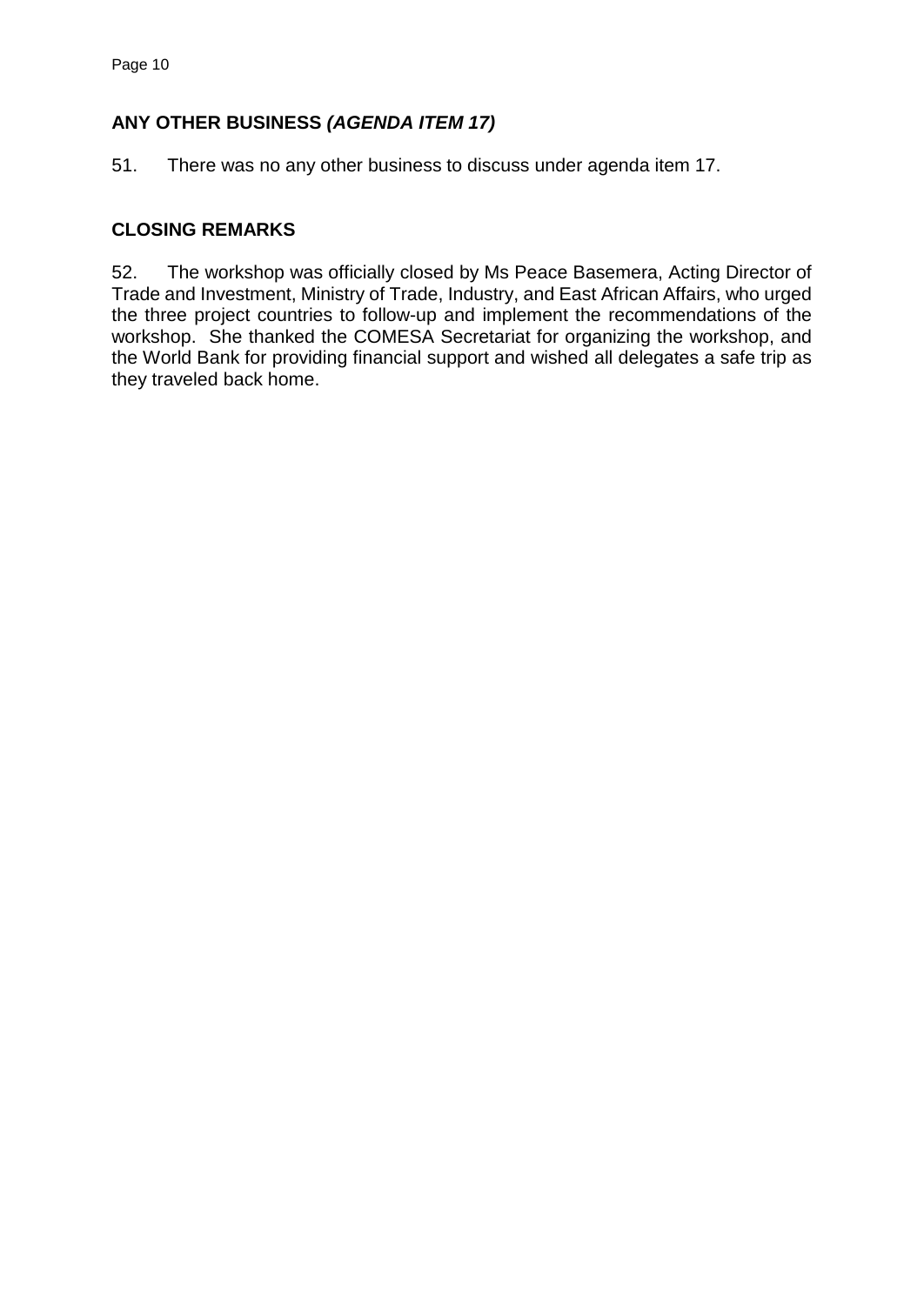### **LIST OF PARTICIPANTS LISTE DES PARTICIPANTS**

### **Democratic Republic of Congo/Republique Democratique du Congo**

Mrs. Angele Kabatusuile Mamba, Chef de Division aux Accords Bilaterauxet Frontaliers, Ministere du Commerce, **Email: [angemamba3@gmail.com;](mailto:angemamba3@gmail.com)** 

Mr. Clovis Mulum'oderwha Ruhimbasa, Statisticen en charge de la Blance des Paiments, Banque Central du Congo (BCC) BP 2697, Kinshasa 1, Tel: 243 818 131 442, Fax: +243 812 616 004, **Email: [ruhimbasa02@bcc.cd;](mailto:ruhimbasa02@bcc.cd)**

Mr.Aimé Masumbuko, National Project Coordinator, Kinshasa, **Email: [aimemas@hotmail.com](mailto:aimemas@hotmail.com)**

Mr.Jean de Dieu Mbey Bosimi, Spécialiste du Suivi-Evaluation des Opérations du PFCGL/RDC, Unité de Gestion du Projet/ Ministère du Commerce Extérieur Kinsasha, Tel: + +243 81 38 54 991; +243 97 56 400 63, **E-mail: [mbeyajean67@yahoo.fr;](mailto:mbeyajean67@yahoo.fr) [jeandediewmbey@gmail.com;](mailto:jeandediewmbey@gmail.com)** 

Dr.Célestin Bucekuderhwa, Laboratoire d'Economie Appliquée au Développement Faculté des Sciences Economiques et de Gestion Université Catholique de Bukavu, Tel: +243 99 59 36 585/+243 82 22 78 327/+243 84 06 35 471, **Email: [bubace2000@yahoo.fr;](mailto:bubace2000@yahoo.fr) [bubace2000@hotmail.com;](mailto:bubace2000@hotmail.com) [bucekuderhwa.bashige@ucbukavu.ac.cd](mailto:bucekuderhwa.bashige@ucbukavu.ac.cd)**

Mr. Blehn Banze Bruce Mbuyu, Cadre Technique, INS, Tel: +243 815 363 043/855 791 850, **Email: [blhenm@yahoo.fr;](mailto:blhenm@yahoo.fr)**

Mr. Richard Nsita Nkenku, Sous Directeur, Direction General des Donnees et Acciss, P O Box 8248m Kinshasa 1, Tel: +243 999 990 729/818 145 372, **Email: [richardnkenku@yahoo.fr;](mailto:richardnkenku@yahoo.fr)** 

Mr. D. Martin Widjilowu Ne Itchend Sam, Coordonnateur Provincial / PFCGl Nord-Kivu, Ministere Du Commerce Exterieur, Goma, Tel: +243 819977771 / +243 992905740**, Email: [widjilowu@yahoo.fr;](mailto:widjilowu@yahoo.fr)**

#### **Rwanda**

Mr. James Tayebwa, Cross Border Trade Policy Specialist, Ministry of Trade, Industry, and East African Affairs, P O Box 73, Kigali, Tel: +250 788 636406, **Email: [yebwa@yahoo.com;](mailto:yebwa@yahoo.com) [jtayebwa@mineacom.gov.rw;](mailto:jtayebwa@mineacom.gov.rw)** 

Ms Doreeen Mutumura**.** Monitoring and Evaluation Officer, Ministry of Trade, Industry, and East African Affairs, P O Box 73, Kigali, Tel: +250 78364 2285, **Email: [dmutumura@mineacom.gov.rw;](mailto:dmutumura@mineacom.gov.rw)** 

Mr. Theogene Twahirwa, Monitoring and Evaluation Officer, Ministry of Trade, Industry, and East African Affairs, P O Box 73, Kigali, Tel: +250 782 466 295, **Email: [tteo104@gmail.com;](mailto:tteo104@gmail.com) [ttwahirwa@mineacom.gov.rw;](mailto:ttwahirwa@mineacom.gov.rw)**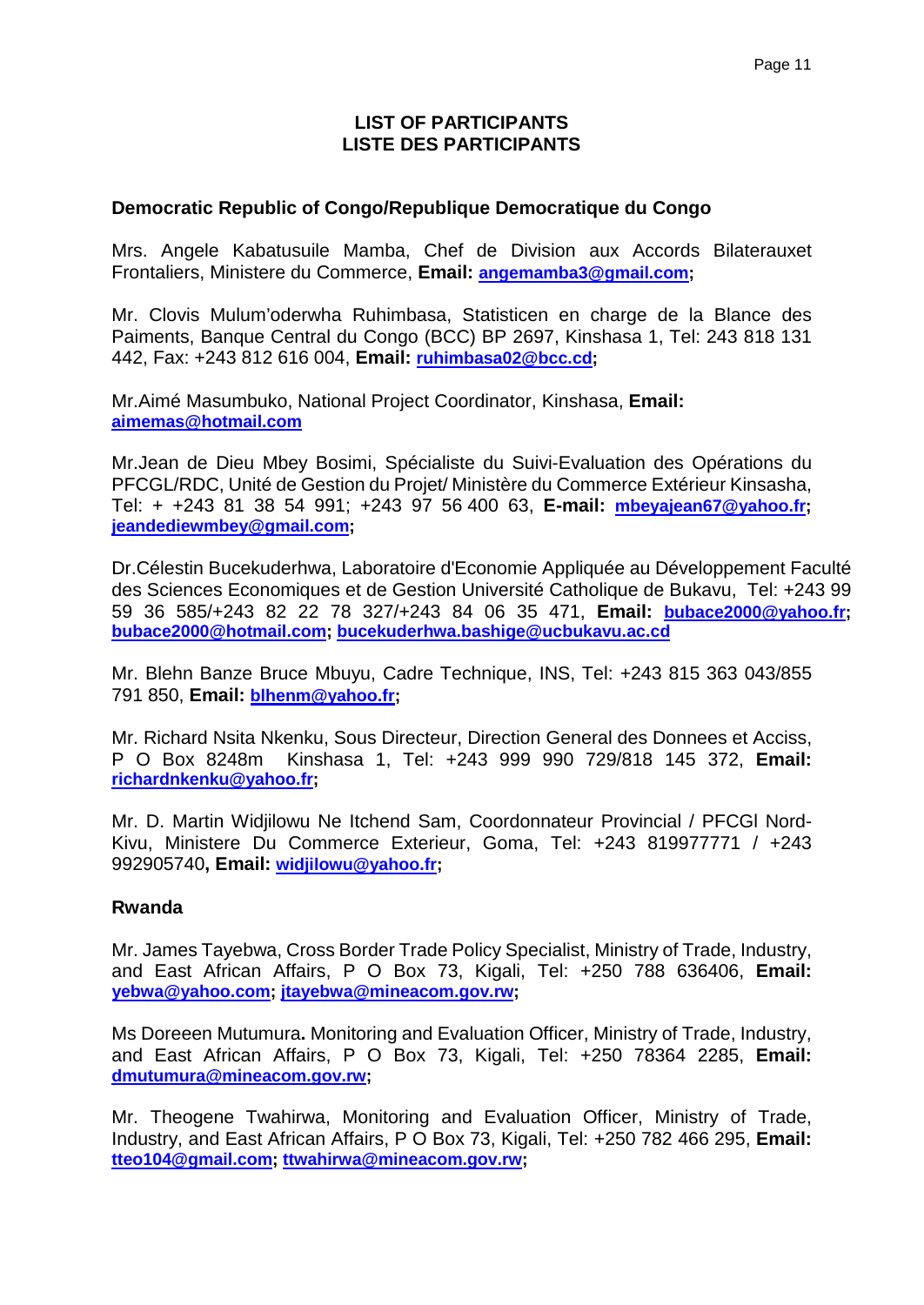Mr. Baptiste Ukwizagira, Statistician, Ministry of Trade, Industry, and East African Affairs, P O Box 73, Kigali, Tel: +250 788 666 097, **Email: [jbukwizagire@mineacom.gov.rw](mailto:jbukwizagire@mineacom.gov.rw)**;

Mr. Christian Twahirwa, Monitoring and Evaluation Specialist SPIU, Ministry of Trade, Industry, and East African Affairs, P O Box 73, Kigali, Tel: +250 886 822 70, **Email: [Ctwahirwa@mineacom.gov.rw;](mailto:Ctwahirwa@mineacom.gov.rw)**

Ms Peace Basemera, Acting Director of Trade and Investment, Ministry of Trade, Industry, and East African Affairs, P O Box 73, Kigali, Tel: +250 788 307 029, **Email: [basemeraP2002@yahooo.com;](mailto:basemeraP2002@yahooo.com)** 

Ms Doreen Ntawebasa Hategekimana, Junior Economist. Ministry of Trade, Industry, and East African Affairs, P O Box 73, Kigali, Tel: +250 786 976 902, **Email: [dntewebasa@mineacom.gov.rw;](mailto:dntewebasa@mineacom.gov.rw)** 

Mr. Vital Habinshuti, External Trade Statistician, NISR, P O Box 6139, Kigali, Tel: +250 888 628 30, **Email: [vital.habinshuti@statistics.gov.rw;](mailto:vital.habinshuti@statistics.gov.rw)** 

Mr. Eliphaz Niyodusenga, Price Statistician, National Institute of Statistics of Rwanda, P O Box 6139 Kigali, Tel: +250788969103, **Email: [eliphaz.niyodusenga@statistics.gov.rw](mailto:eliphaz.niyodusenga@statistics.gov.rw)**;

Emile Nshimiyimana, Financial Account Portfolio Statistician, National Institute of Statistics of Rwanda, PO Box 6139 Kigali, **Tel**: +250783617353, **Email: [emile.nshimiyimana@statistics.gov.rw;](mailto:emile.nshimiyimana@statistics.gov.rw)** 

Mr. Tharcise Nzasingizimana, Trade and Services Statistics Team Leader, National Institute of Statistics of Rwanda, P O Box 6139 Kigali, Tel: +250 788 671 205, **Email: [tharcisse.nzasingizimana@statistics.gov.rw;](mailto:tharcisse.nzasingizimana@statistics.gov.rw)**

Mr. Dominique Ntirushwamaboko, Senior Statistician,: National Bank of Rwanda, BP 531 Kigali, Tel: +250 788 416 005, **Email: [dntirushwamaboko@bnr.rw;](mailto:dntirushwamaboko@bnr.rw) [dntirushwa@gmail.com;](mailto:dntirushwa@gmail.com)** 

Mr. Wilberforce Nuwagira, Manager Balance of Payments Statistics, National Bank of Rwanda, Tel: +250 788 7373 57, **Email: [wnuwagira@bnr.rw;](mailto:wnuwagira@bnr.rw)** 

### **Uganda/Ouganda**

Mr. Steven Kamukama, Ministry of Trade, Industry & Cooperatives, P.O. Box 7103Kampala, Tel : +256 77254 846 , **Email : [kamusteve@yahoo.co.uk](mailto:kamusteve@yahoo.co.uk)**

Mr. Emmanuel Ssemambo, Statistics Department, Bank Of Uganda, Plot 37/45 Kampala Road, P.O.Box 7120; Kampala, Tel: +256-414-232762, +256-414-258441 EXT: 2121, Mobile: +256-772/753-422193, Fax: +256-414-259336, **Email**: **[ESsemambo@bou.or.ug;](mailto:ESsemambo@bou.or.ug)[emmanuel.ssemambo@gmail.com;](mailto:emmanuel.ssemambo@gmail.com) [emssemas@yahoo.com;](mailto:emssemas@yahoo.com)** 

Mr. Dan Mugabo, Customs Officer, Commissioner Customs' Office, Uganda Revenue Authority, Tel: +;256 417 443 216 Mobile: +256 0713 730 761/0774 489 377, **Email: [damugabo@ura.go.ug;](mailto:damugabo@ura.go.ug)**